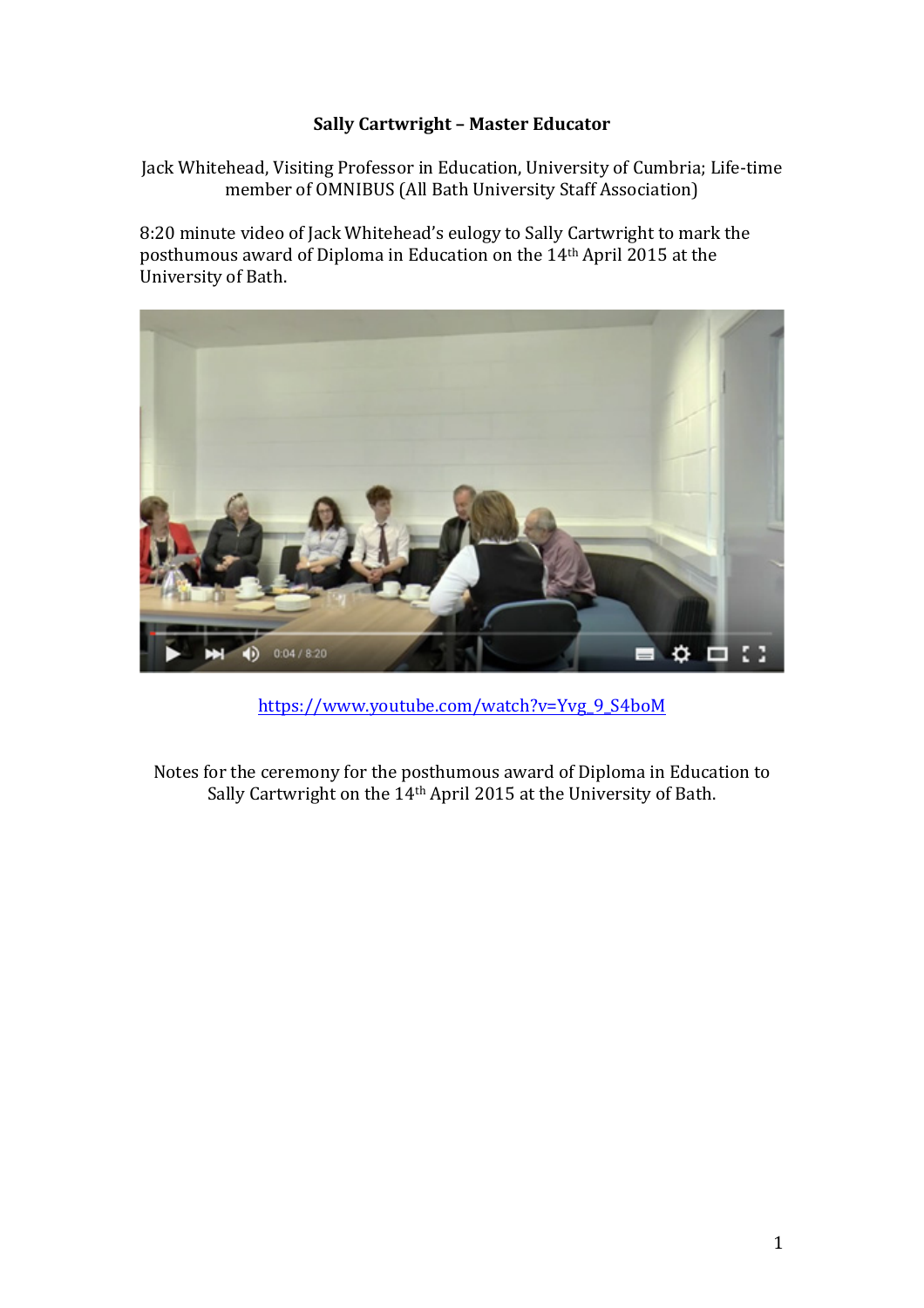In loving memory of

# Sally Cartwright

20th September 1959 - 20th January 2013



I'm very pleased to accept the invitation from Elisabeth, in her capacity as the Director of Studies for the MA in Education, to say a few words about Sally's Academic Achievements. 

I think these are best expressed in the title of one of her units. **How can I enable** the gifts and talents of my students to be in the driving seat of their own **learning?** Sally was concerned not only with helping her students achieve grades and develop skills but with an educational process that was humanising and social. Marie Huxtable and I. co-tutored Sally for her last master's units and we agree that Sally helped her students to value themselves and others for who they are, to enjoy and respond to their intellectual curiosity, their emotional and personal journey as well as their intellectual one. In the time we knew her, she helped us recognise and appreciate how an educator might both respond to the demands of the establishment, both school and the university, and stay true to the values that are at the heart of education - that is to enable her students to grow as educated, and not simply well trained, people. Because she was both generous and professional she researched her practice and offered the knowledge she created as a gift that continues to be influential. For instance, she offered her assignments for open access on the web (actionresearch.net) and her writings are in two issues of an international journal, Gifted Education International (GEI).

Evidence of her influence in the learning and lives of her students can be heard in the videos that are included in the notes you can access from http://www.actionresearch.net.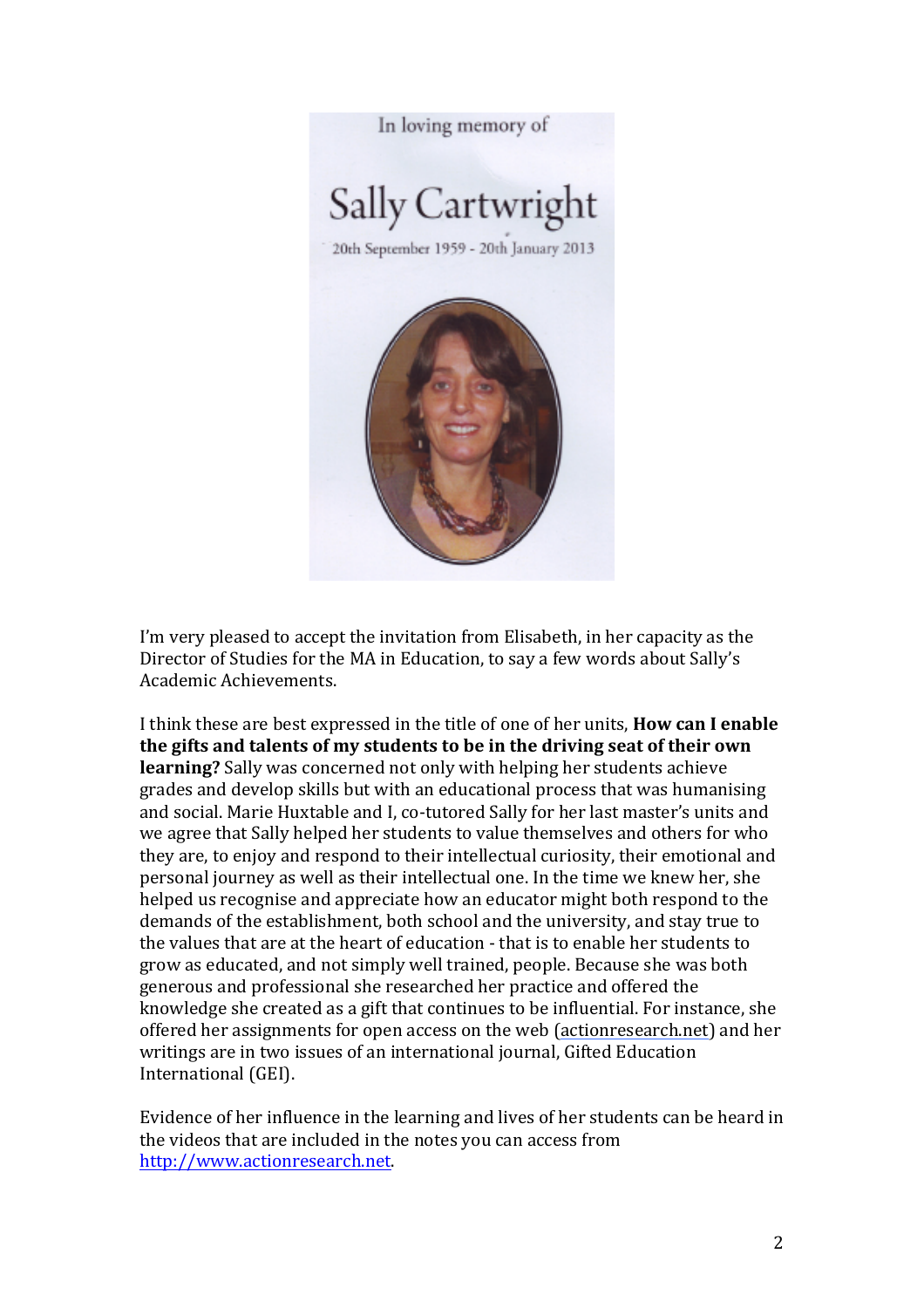Evidence of her influence in the learning of others can also be found in GEI and her students' Extended Projects.

Evidence of her influence in the learning of the social formations can be seen in the legitimisation of her educational knowledge by the academy and in the dedication to Sally of the June 2015 issue of the Educational Journal of Living Theories. Here are the titles of Sally's Master's Units:

## **1) GWIST Accredited Professional Development Programme. Educational Management - BANES, 2001.**

**2)** How can I help my students understand and develop the skills of **independent learning? 2007**

**3)** A Pilot Project: The application of the TASC process across 5 subjects to **Year 7 students**

**4)** How can I enable the gifts and talents of my students to be in the driving seat of their own learning? 2008

**5)** How can leadership qualities improve my practice as a teacher? 2009

**6) How can I research my own practice? 2010**

# **7)** A Critical Reflection On My Learning And Its Integration Into My **Professional Practice. 2010**

In writings **7)** above Sally demonstrates how Living Theory research enabled her to recognise and live more fully her values and to make a valuable contribution of the knowledge, she created through her masters research, to both the academic world and the world of professional practice.

Sally's strength as an educator and as a contributor to the knowledge-base of education, through her educational research, was in her capacity to clarify, share, deepen, extend and transform the educational knowledge she expressed in her educational relationships with her students. I had the privilege of video-taping many of Sally's classes with Year 11, Extended Project Students which she analysed in her masters programme. You can access at actionresearch.net, video-clips of Sally talking about her values and addressing her students, parents and colleagues following presentations at the University by her Extended Project Students, as well as all of Sally's writings for her masters units.

You can access some details of these academic achievements in my notes about Sally at http://www.actionresearch.net . I shall highlight these achievements in Sally's own words from her final Masters writings on:

# **A Critical Reflection On My Learning And Its Integration Into My Professional Practice.**

http://www.actionresearch.net/writings/module/sc3ee3creditsall.pdf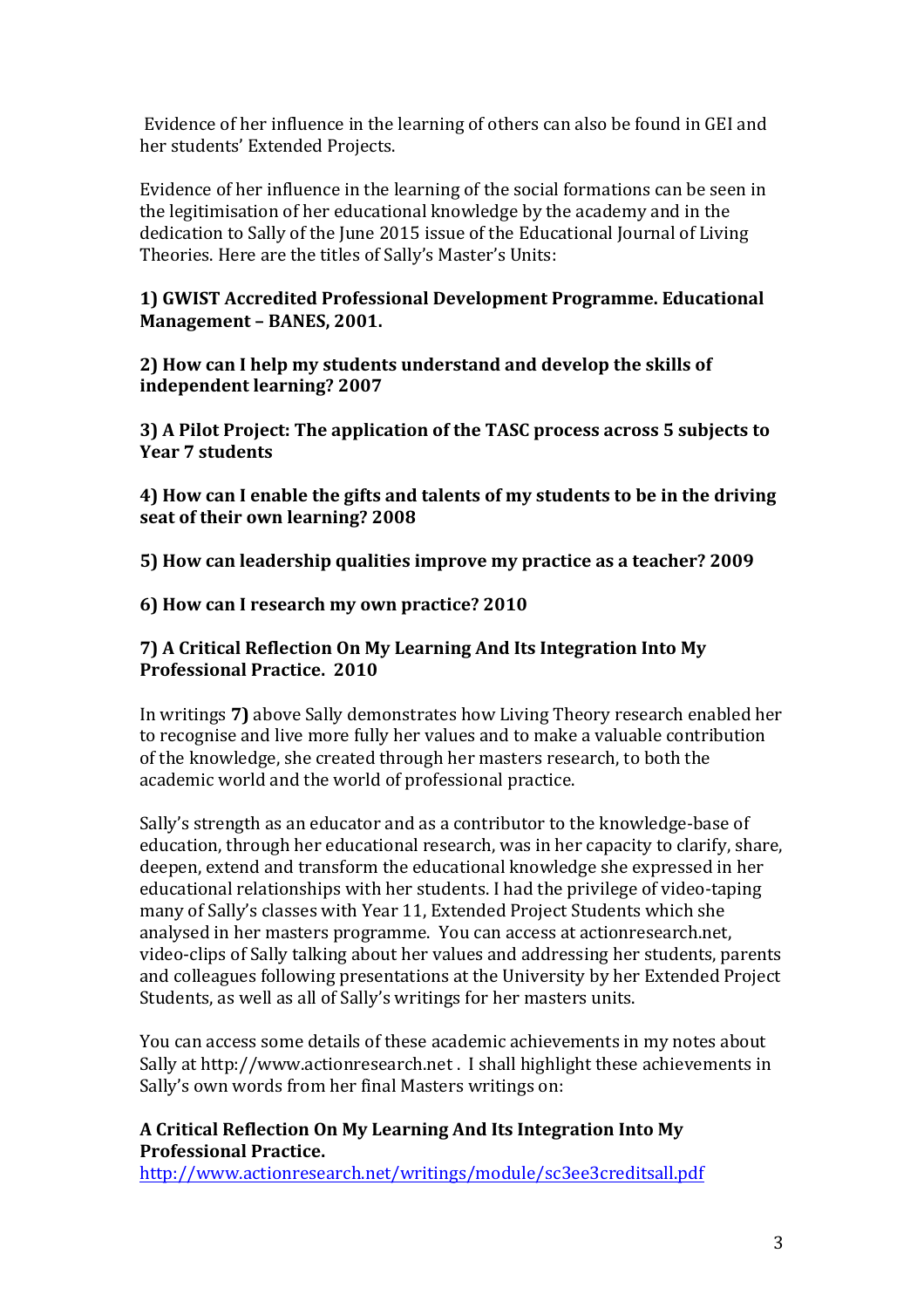University of Bath, Three credit MA unit. January 2010.

# **Extract**

# The aims of the essay

The purpose of this essay is to critically reflect on my learning during the MA programme and to show how my learning has been integrated into my professional practice as a both a classroom teacher and pastoral leader. Reflection on action can lead to new learning and enable Living Educational Theories of practice to develop (Whitehead, 1989.)

# **(Sally's Headings)**

**Make critical use of the literature of the field of Education.** 

**Make critical use of professional experience in the field of Education.** 

Analyse, interpret and critique findings and arguments.

**Demonstrate self-** direction and originality in tackling problems and solving problems.

Act autonomously in planning and implementing tasks at a **professional level.** 

**Manage change effectively and respond to changing demands.** 

**Evaluate research and variety of types of information and evidence** critically, also making informed judgements in the absence of **complete data.**

Evaluate their own academic and professional performance.

**Contribute to professional debate in the field of education and** communicate their conclusions clearly to specialist and nonspecialist audiences.

**Manage time, prioritise workloads and recognise and manage personal emotions** 

**Develop new or higher level skill, for example in information technology.** 

**Extract**

**Conclusion**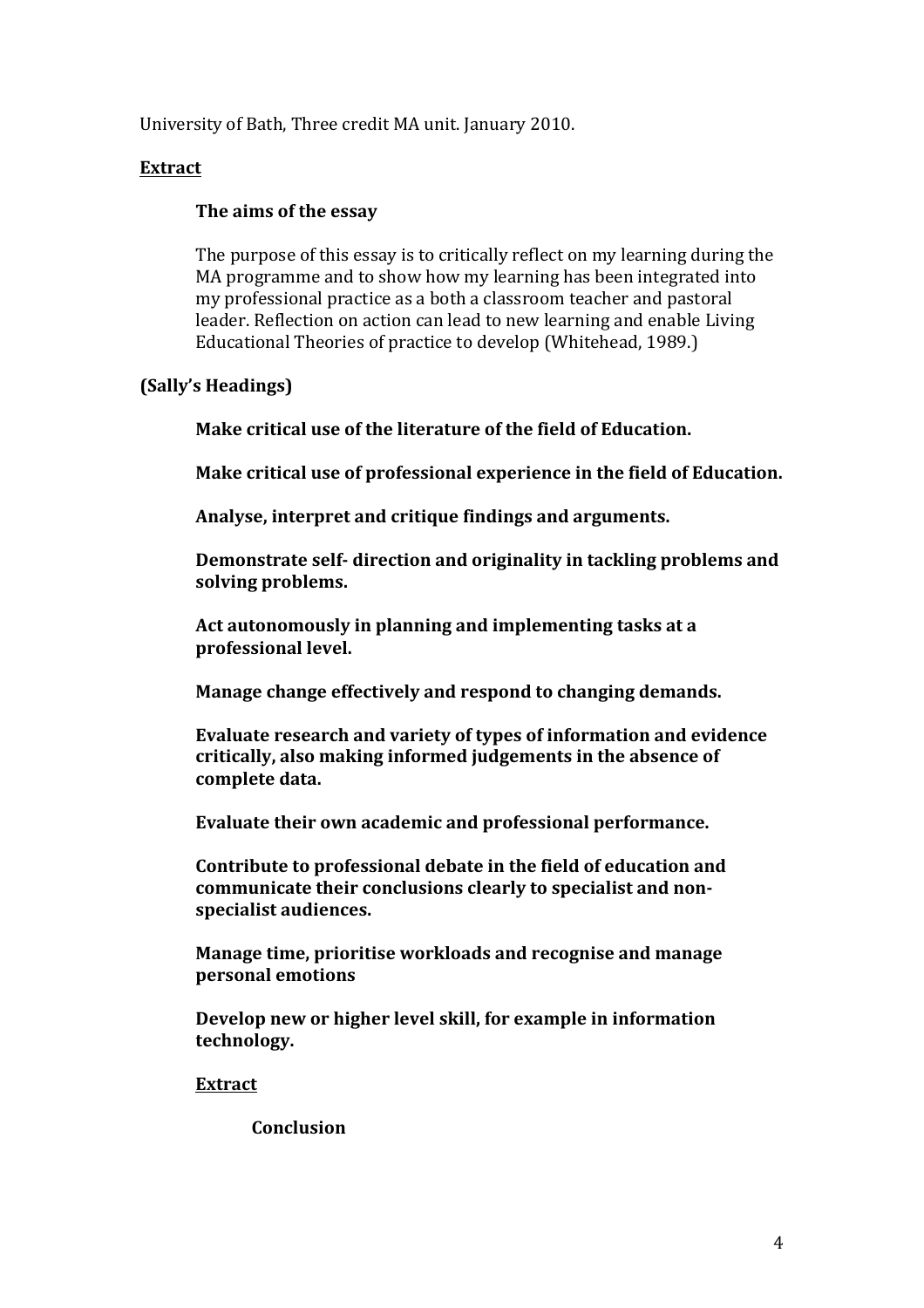The essays that I have written during this MA course are testament to the key skills required of this transition unit and the impact they have had on my teaching. Boys' underachievement, the TASC process and Extended Project Qualification have benefited from the opportunities afforded by this course. The Living Educational Theory has been transformatory in allowing me to enquire into the values that underpin my role as a teacher and thus giving me a foundation upon which I can allow myself to make changes to my practice. 

#### \*\*\*\*\*\*\*\*\*\*\*\*\*\*

Academic achievements are often evaluated by the spread of ideas from research. Sally's writings from her masters units are already published in the September 2013 issue of Gifted Educational International with her enquiry:

*How* can I enable the gifts and talents of my students to be in the driving seat of *their learning?*

The January 2016 issue of Gifted Education International also contains her writings on:

# *How do I research my own practice?*

This issue is dedicated to Sally's contribution to the educational development of her students and to the knowledge-based of the profession, and I quote:

As she offered the knowledge she created during her masters enquiries freely as gifts you can access Sally's other masters writings in the Master Educators' Programme section of actionresearch.net. Sally's professional development continues to have an educational influence and is contributing to the growth of the professional body of educators far and wide.



1.55 minute explanation of what Sally values in education https://www.youtube.com/watch?v=YDqRGZ2uzzg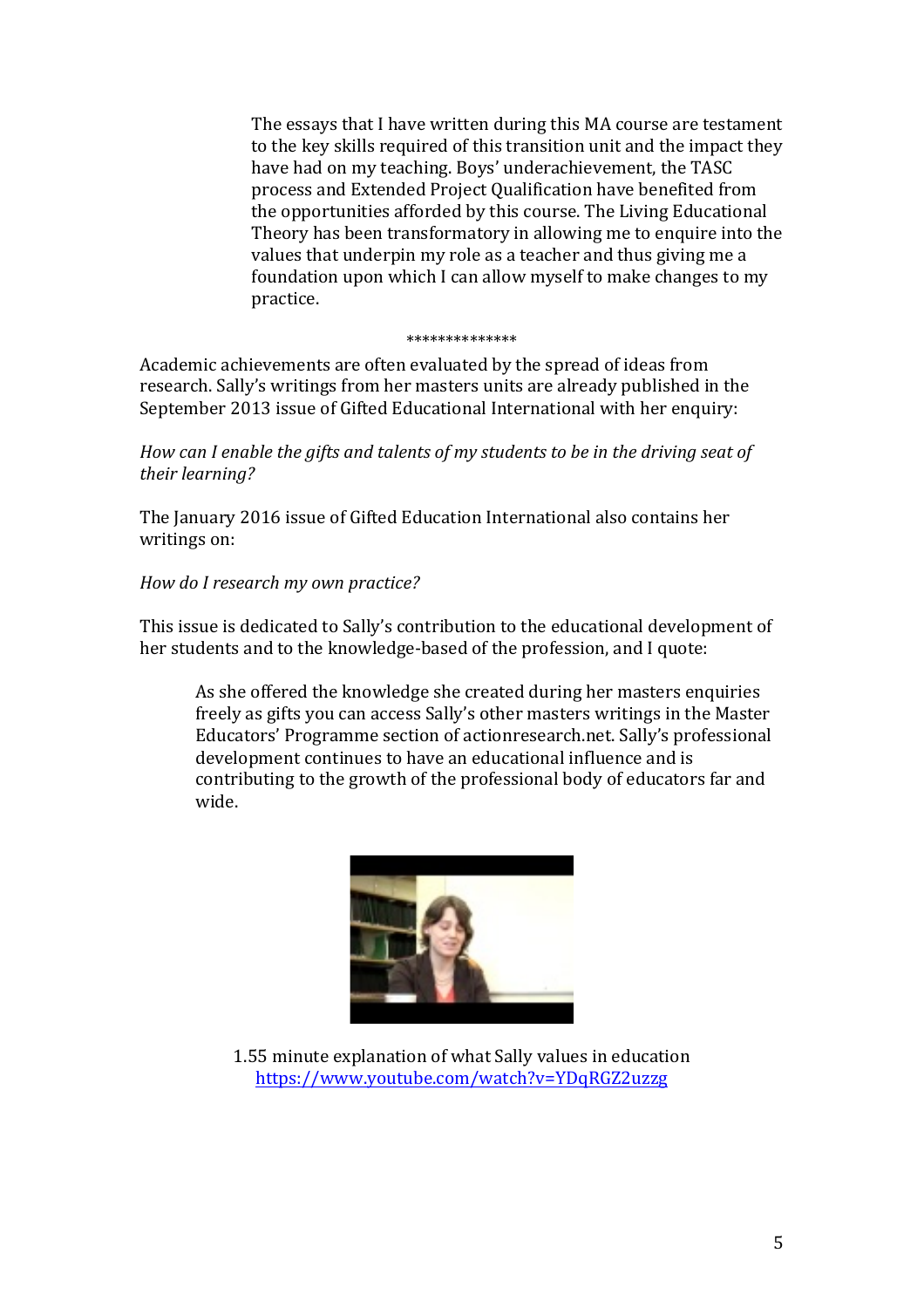

1:23 minute introduction to the Extended Project https://www.youtube.com/watch?v=lmE9dG0q6yQ



2.12 minute thankyou to the Extended Project students with a thankyou from James https://www.youtube.com/watch?v=sKJikO5iVh0

Here are the masters units completed by Sally and accredited by the University of Bath:

# 1) **GWIST Accredited Professional Development Programme. Educational Management - BANES.**

http://www.actionresearch.net/writings/module/sallyMAgwist.pdf University of Bath, 9 credit MA unit, 2001.

<Note - GWIST was a unique partnership between 700 schools, three local authorities (Gloucestershire, Swindon and Wiltshire) and two higher education institutions (University of Bath and Cheltenham and Gloucester College of Higher Education) combining together to promote and to develop excellence in schools through professional development>

# **Extract**

# **Introduction**

The work, which is reported here, is located within the professional forum of education. I am Head of Year 13 in a non- denominational coeducational state comprehensive school 7 miles from Bristol. The Professional Development issue, which I have researched, is raising boys' performance.

**2)** How can I help my students understand and develop the skills of **independent learning?** 

http://www.actionresearch.net/writings/tuesdayma/sallycartwrightull07.htm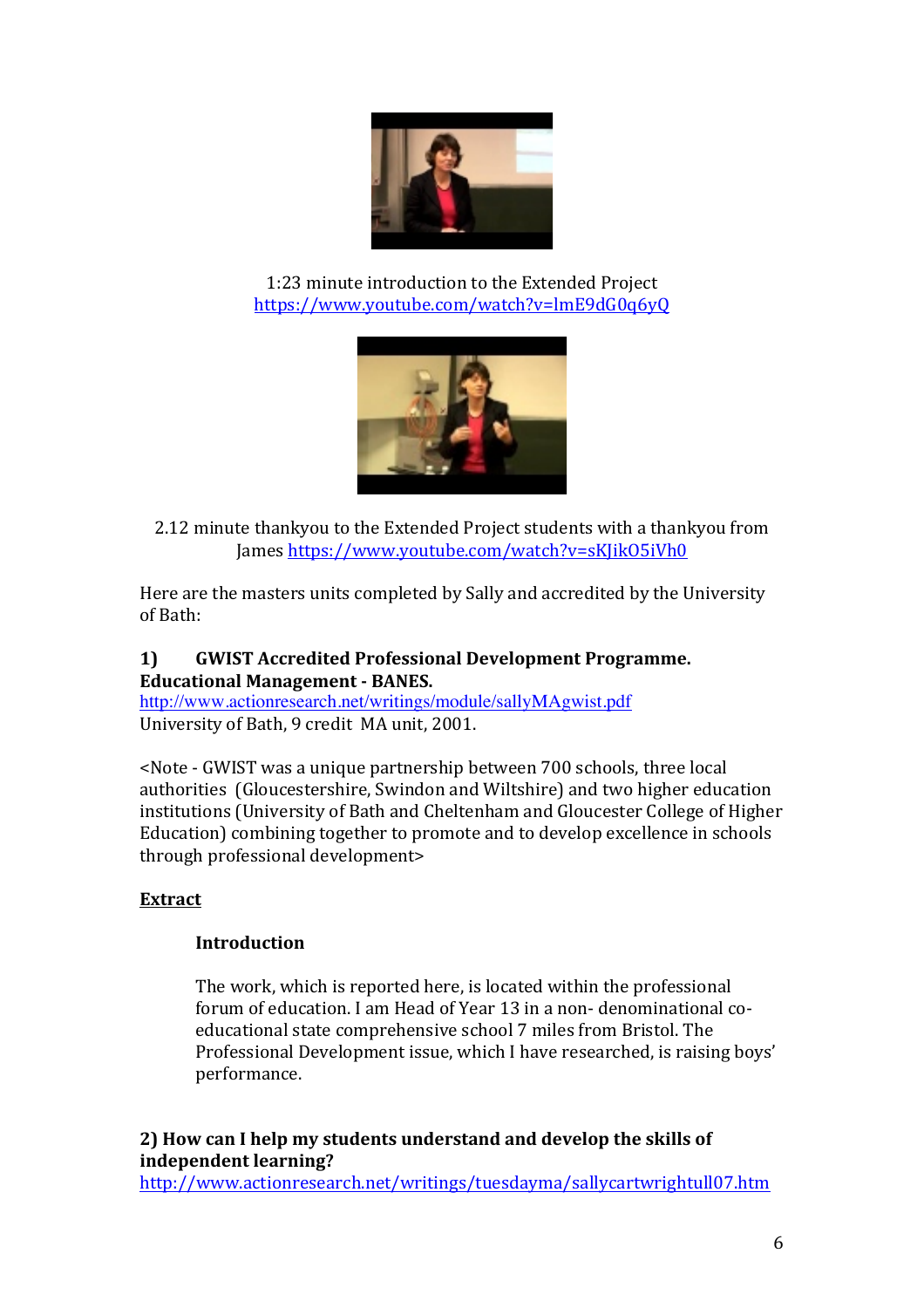University of Bath, Understanding Learning and Learners, 9 credit MA unit, September 2007.

## **Extract**

## **Introduction**

The work outlined here combines an exploration of influences on my own learning and an investigation into how I can support school students to become more independent in their learning.

**3)** A Pilot Project: The application of the TASC process across 5 subjects to **Year 7 students**. University of Bath. First Educational Enquiry, 9 credit MA Unit, 2008. http://www.jackwhitehead.com/tuesdayma/sceejan08.pdf

## **Extract**

#### The reasons for the enquiry

The Christian concept of agape love (Lewis, 1960) has both driven and haunted me throughout my teaching career. There is a part of me that instinctively wants to give. Cho (2005) explores the concept of love within the context of a pedagogy and describes how it can include the aim to incite the student's desire to learn and pursue knowledge, not for knowledge's sake, but because that knowledge will be transformative for the student, in terms of how the student thinks about the world. In the giving, we often receive as teachers. However this positive aspect of love also has a counter side because in giving and making ourselves vulnerable we can have part of ourselves removed. What can be removed is our dignity, our authority, or even our freedom to be who we are.

## **4)** How can I enable the gifts and talents of my students to be in the driving **seat of their own learning?**

http://www.actionresearch.net/writings/tuesdayma/scgandtnov08.pdf University of Bath, Gifts and Talents in Education, 9 credit MA Unit, 2008.

#### **Extract**

My most vivid childhood memories of learning at school were not what the teachers taught me but what I found out for myself. I remember at junior school completing a project on childhood games and feeling important when I discovered there was a museum devoted to the topic. In Year 9 in Geography a project on industry led me to interview a manager from a local company. In all these projects I remember the emotional engagement with the work because it was unique to me but what I did not appreciate was the research and thinking processes that underpinned my endeavours. Working individually and independently I lacked the constructive criticism of peers. It is these omissions that have led me to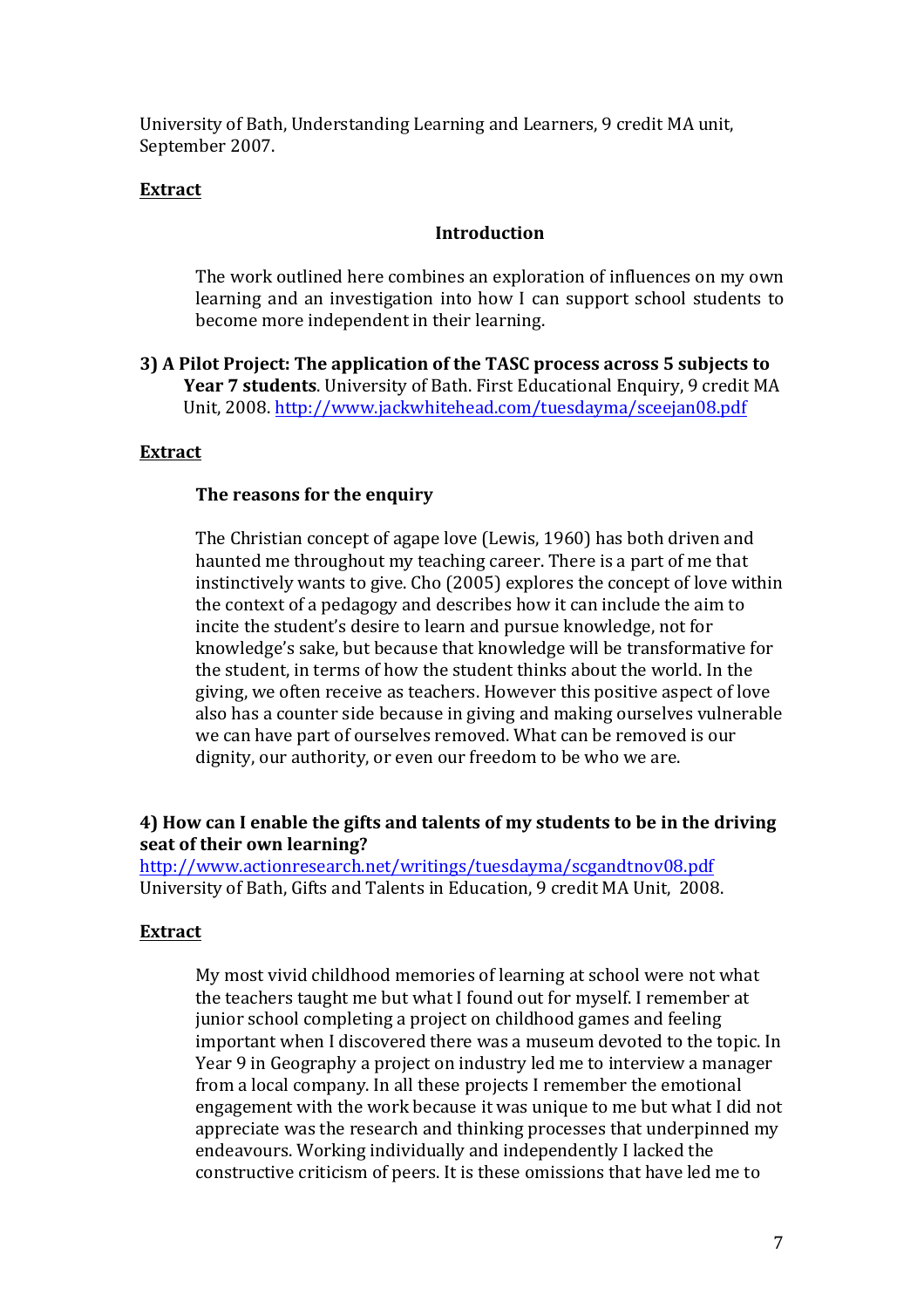me value not only the TASC framework (Wallace, B. 2008) the work of Bognar, B, and Zovko, M, (2008) but also the idea of a research community as shown by Whitehead, J. and Huxtable M. (2008) in their University of Bath seminars. Through employment of these strategies in answering the question: how can I enable the gifts and talents of my students to be in the driving seat of their learning, I have discovered new opportunities for these students. Concurrently I have also been given the confidence through working in a non - judgemental seminar environment to start to recognise that I too have gifts and talents as a teacher.

Into this narrative I wish to pull together strands that have been woven together, to form an exciting tapestry for both the student and teacher to develop their gifts and talents. For the student there is a new qualification from the English Examination Board AQA called the Extended Project Qualification, which appears to meet a need to develop the skills of independent and interdependent learning. For the teacher there is the opportunity afforded by the concept of an Educational Living Theory (Whitehead, 2008.).

5) How can leadership qualities improve my practice as a teacher? http://www.actionresearch.net/writings/tuesdayma/scee010109.pdf University of Bath, Second Educational Enquiry, 9 credit MA Unit, January 2009.

#### **Extract**

My narrative below is the beginning of an exploration of what I believe about leadership through my response to what I have read, observed, and experienced in my own practice. As part of my account I will draw on the concept of Living Educational Theory (Whitehead, 2007) to explain what I understand so far of my educational influence in my own learning and leadership roles and in the learning of others. In making my embodied knowledge as a teacher public (Whitehead, 2007 & 2008) I hope to engage in a discussion of leadership that can be explored by teachers at all levels of the education strata.

#### **6) How can I research my own practice?**

http://www.actionresearch.net/writings/module/scrme010110opt.pdf University of Bath, Research Methods Unit, 9 credit MA Unit, January 2010.

## **Extract**

This essay will show how my ideas about independent learning first explored in 2006 have been developed and put into practice between 2007-2010, through the process of action research. Reflection and action have been intertwined and has been demonstrated not only publicly through the website http://www.actionresearch.net but also through speaking at four conferences on the subject in the local authority of Bath & North East Somerset in 2009 as illustrated in one example on YouTube  $(\text{http://www.youtube.com/watch?v-thpaltNH7kg})$ . The reflections seen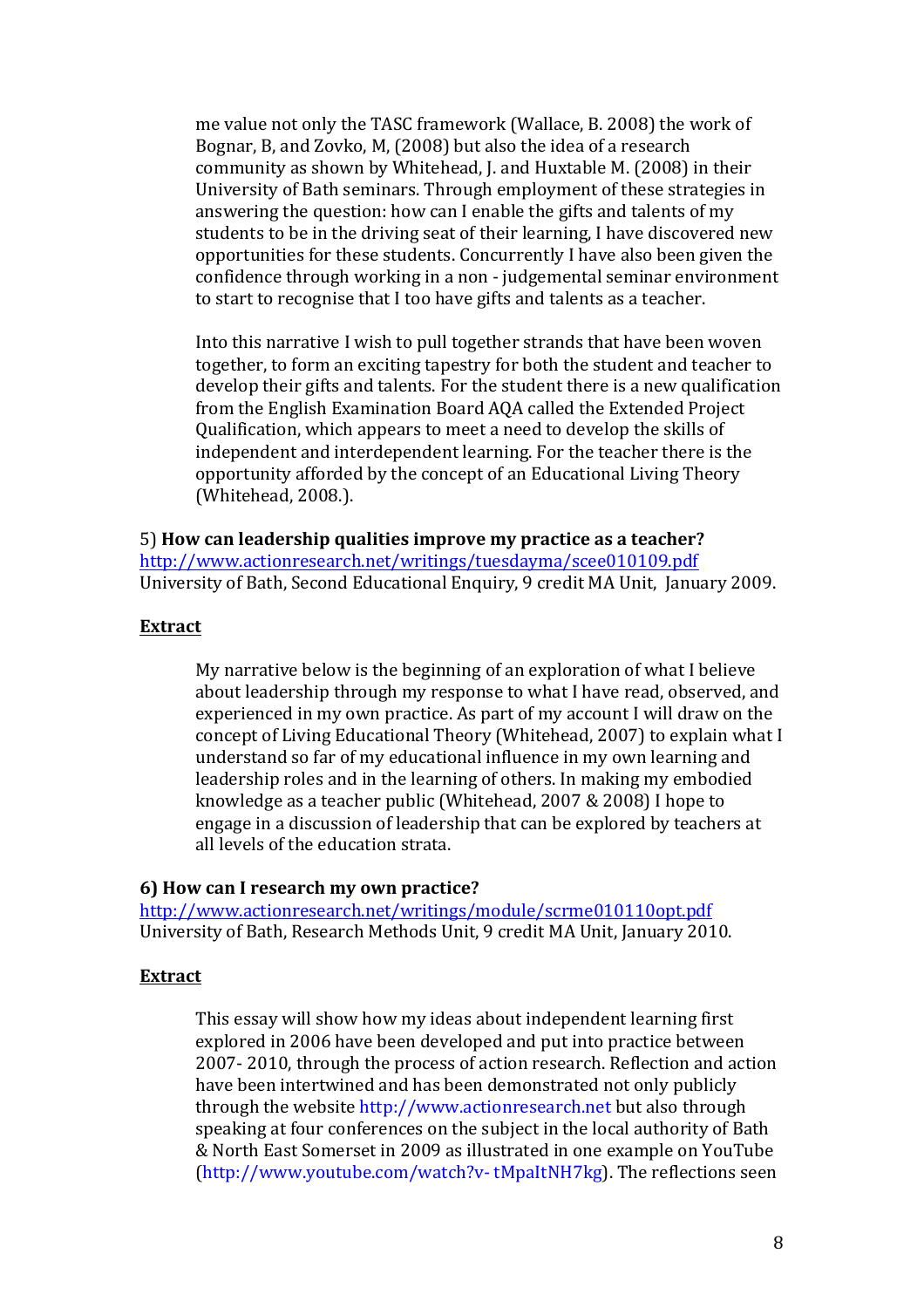in this clip are examples of how my students and I have developed our own practice through reflection that has informed further teaching of this course to later groups of students....

However a key part of this essay is to understand my own methods of research better and also to explore how I can improve the validation of my work. This process has initiated my exploration of claims of validation using a multi media format (Huxtable, 2009) to show a direct connection between educational theory and educational practice (Whitehead, 2008). (Appendix 8)

#### **7)** A Critical Reflection On My Learning And Its Integration Into My **Professional Practice.**

http://www.actionresearch.net/writings/module/sc3ee3creditsall.pdf University of Bath, Three credit MA unit. January 2010.

## **Extract**

## The aims of the essay

The purpose of this essay is to critically reflect on my learning during the MA programme and to show how my learning has been integrated into my professional practice as a both a classroom teacher and pastoral leader. Reflection on action can lead to new learning and enable Living Educational Theories of practice to develop (Whitehead, 1989.)

## **(Sally's Headings)**

**Make critical use of the literature of the field of Education.** 

**Make critical use of professional experience in the field of Education.** 

Analyse, interpret and critique findings and arguments.

Demonstrate self- direction and originality in tackling problems and solving problems.

Act autonomously in planning and implementing tasks at a **professional level.** 

**Manage change effectively and respond to changing demands.** 

**Evaluate research and variety of types of information and evidence** critically, also making informed judgements in the absence of **complete data.**

Evaluate their own academic and professional performance.